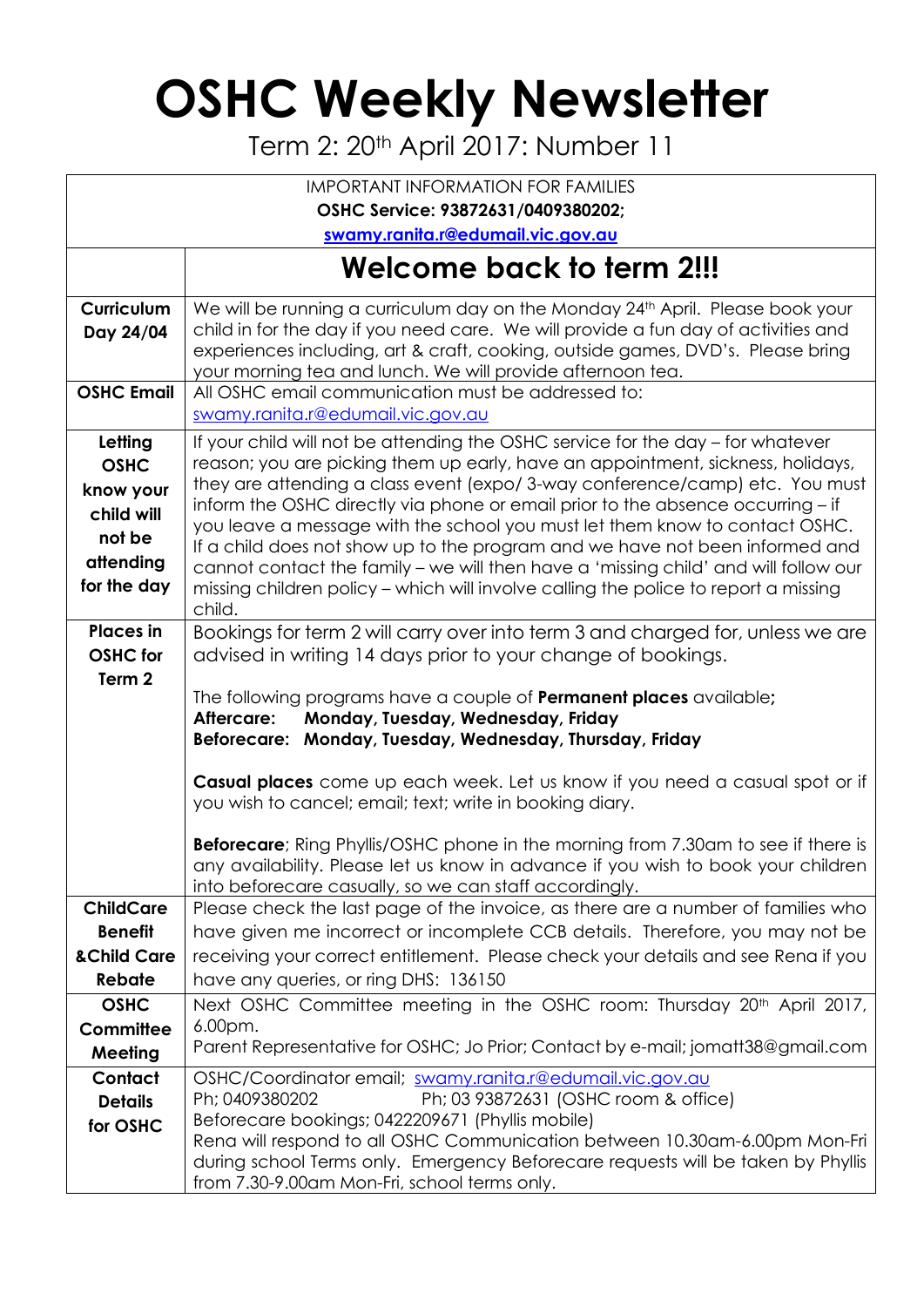## **Weekly Aftercare & Beforecare Program Plan**

## **Framework for School Age Care: Focus Outcomes;**

**1.'Children have a strong sense of identity'**

**2. 'Children are connected with and contribute to their world'**

**3. 'Children have a Strong Sense of Wellbeing'**

**4. 'Children are confident and involved learners'**

**5. 'Children are effective communicators'**

| <b>AFTERCARE</b> |             |                                                                                                                                                                                                                                                                                                                         |  |  |  |  |
|------------------|-------------|-------------------------------------------------------------------------------------------------------------------------------------------------------------------------------------------------------------------------------------------------------------------------------------------------------------------------|--|--|--|--|
| <b>Day</b>       | <b>Date</b> | <b>Activity</b>                                                                                                                                                                                                                                                                                                         |  |  |  |  |
| Mon              | 24th April  | <b>CURRICULUM DAY 8.00-6.00pm</b><br>Art & craft, cooking, outside games, DVD's                                                                                                                                                                                                                                         |  |  |  |  |
| Tues             | 25th April  | <b>ANZAC DAY; NO OSHC</b>                                                                                                                                                                                                                                                                                               |  |  |  |  |
| Wed              | 26th April  | Glenda:<br>Colourfuls/Master chef/Skipping<br>Rusty:<br>Soccer<br>Harri:<br>Sewing Club; Sock Owls<br>Justine:<br>Flower Lanyards<br>Art Room; Art Club - Sun Print<br>Paul:<br>Indiana:<br>Wheels: Protective gear must be worn<br>Olivia:<br>Library; Relaxing, Reading& Drawing in Library<br>Art & Craft<br>Rowena: |  |  |  |  |
| Thurs            | 27th April  | Harri:<br>Making Pom poms<br><b>Outside Games</b><br>Hayfa:<br>Glenda:<br>Cooking Club; Chocolate Biscuits<br>Handball<br>Indiana:<br><b>Rock Painting</b><br>Meg:<br><b>Rusty:</b><br><b>AFL</b><br>Justine:<br><b>Paper Mosaic Frames</b><br><b>Outdoor Games</b><br>Rowena:                                          |  |  |  |  |
| Fri              | 28th April  | Indiana:<br><b>Ball Tiggy</b><br>Glenda:<br>Colourfuls/master chef/skipping<br>Rusty:<br>Tiggy<br><b>Phyllis:</b><br>Wheels: Protective gear must be worn<br>Paul:<br>Art & Craft                                                                                                                                       |  |  |  |  |

| <b>BEFORECARE</b> |                        |                 |                           |  |  |  |
|-------------------|------------------------|-----------------|---------------------------|--|--|--|
| Day               | <b>Date</b>            | <b>Activity</b> |                           |  |  |  |
| Mon               | 24 <sup>th</sup> April |                 | <b>CURRICULUM DAY</b>     |  |  |  |
| Tues              | 25th April             |                 | <b>ANZAC DAY: NO OSHC</b> |  |  |  |
| Wed               | 26th April             | <b>Phyllis:</b> | <b>Parachute Games</b>    |  |  |  |
|                   |                        | Olivia:         | Water Colour Painting     |  |  |  |
| Thurs             | 27 <sup>th</sup> April | <b>Phyllis:</b> | <b>Hall Games</b>         |  |  |  |